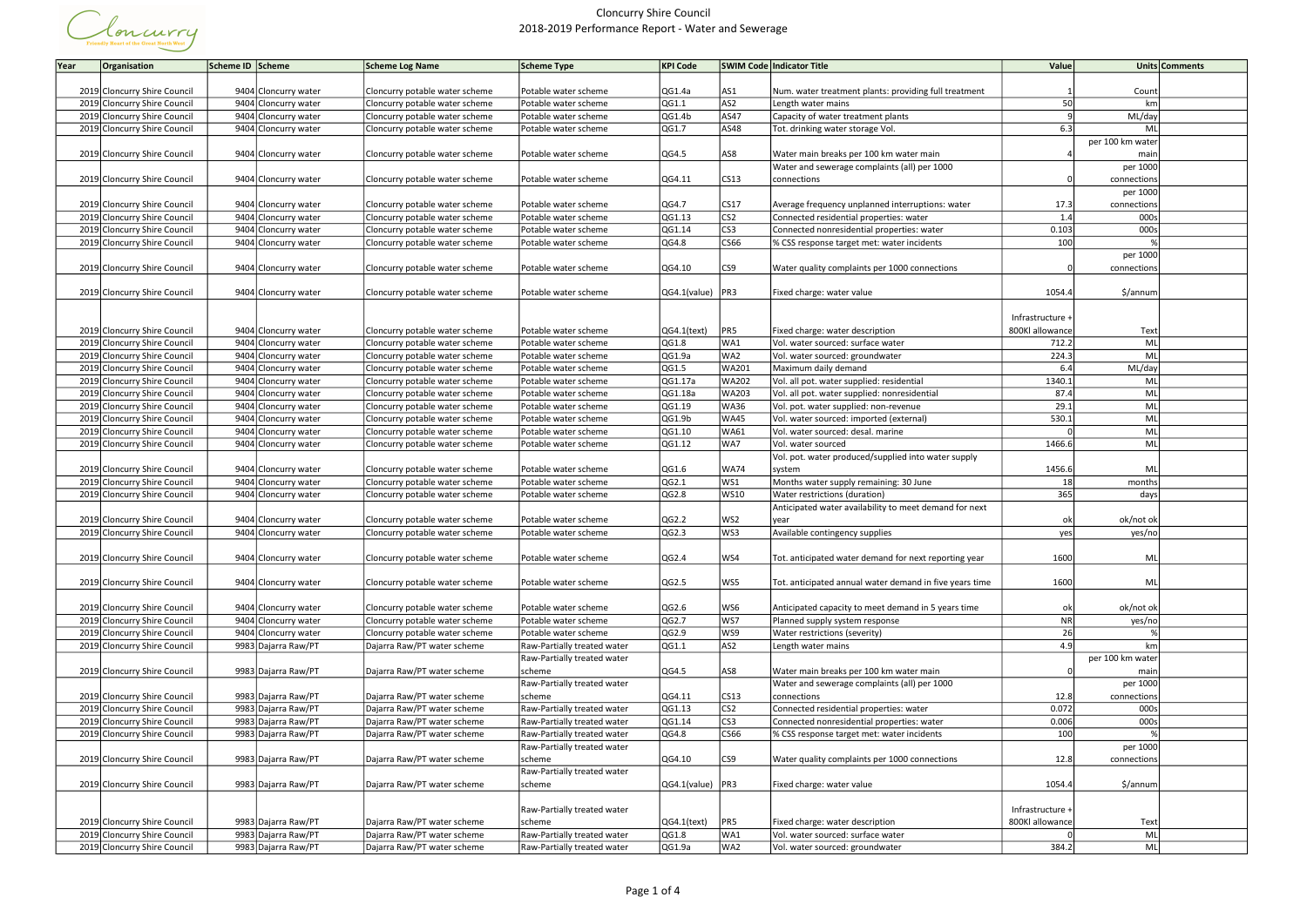

| Year<br>Organisation         | Scheme ID Scheme |                         | <b>Scheme Log Name</b>      | Scheme Type                           | <b>KPI Code</b>  |                  | SWIM Code   Indicator Title                             | Value            | Units Comments   |
|------------------------------|------------------|-------------------------|-----------------------------|---------------------------------------|------------------|------------------|---------------------------------------------------------|------------------|------------------|
|                              |                  |                         |                             | Raw-Partially treated water           |                  |                  |                                                         |                  |                  |
| 2019 Cloncurry Shire Council |                  | 9983 Dajarra Raw/PT     | Dajarra Raw/PT water scheme | scheme                                | QG1.5            | WA201            | Maximum daily demand                                    |                  | ML/day           |
| 2019 Cloncurry Shire Council |                  | 9983 Dajarra Raw/PT     | Dajarra Raw/PT water scheme | Raw-Partially treated water           | QG1.17b          | <b>WA204</b>     | Vol. all non-pot. water supplied: residential           |                  | ML               |
| 2019 Cloncurry Shire Council | 9983             | Dajarra Raw/PT          | Dajarra Raw/PT water scheme | Raw-Partially treated water           | QG1.18b          | WA205            | Vol. all non-pot. water supplied: nonresidential        | 20               | ML               |
| 2019 Cloncurry Shire Council |                  | 9983 Dajarra Raw/PT     | Dajarra Raw/PT water scheme | Raw-Partially treated water           | QG1.9b           | <b>WA45</b>      | Vol. water sourced: imported (external)                 |                  | ML               |
| 2019 Cloncurry Shire Council |                  | 9983 Dajarra Raw/PT     | Dajarra Raw/PT water scheme | Raw-Partially treated water           | QG1.10           | WA61             | Vol. water sourced: desal. marine                       |                  | ML               |
| 2019 Cloncurry Shire Council |                  | 9983 Dajarra Raw/PT     | Dajarra Raw/PT water scheme | Raw-Partially treated water           | QG1.12           | WA7              | Vol. water sourced                                      | 384.2            | ML               |
| 2019 Cloncurry Shire Council | 9983             | Dajarra Raw/PT          | Dajarra Raw/PT water scheme | Raw-Partially treated water           | QG2.1            | WS1              | Months water supply remaining: 30 June                  | 18               | months           |
| 2019 Cloncurry Shire Council |                  | 9983 Dajarra Raw/PT     | Dajarra Raw/PT water scheme | Raw-Partially treated water           | QG2.8            | WS10             | Water restrictions (duration)                           | 365              | days             |
|                              |                  |                         |                             | Raw-Partially treated water           |                  |                  | Anticipated water availability to meet demand for next  |                  |                  |
| 2019 Cloncurry Shire Council |                  | 9983 Dajarra Raw/PT     | Dajarra Raw/PT water scheme | scheme                                | QG2.2            | WS2              | year                                                    | ok               | ok/not ok        |
| 2019 Cloncurry Shire Council |                  | 9983 Dajarra Raw/PT     | Dajarra Raw/PT water scheme | Raw-Partially treated water           | QG2.3            | WS3              | Available contingency supplies                          | yes              | yes/no           |
|                              |                  |                         |                             | Raw-Partially treated water           |                  |                  |                                                         |                  |                  |
| 2019 Cloncurry Shire Council |                  | 9983 Dajarra Raw/PT     | Dajarra Raw/PT water scheme | scheme                                | QG2.4            | WS4              | Tot. anticipated water demand for next reporting year   | 400              | ML               |
|                              |                  |                         |                             | Raw-Partially treated water           |                  |                  |                                                         |                  |                  |
| 2019 Cloncurry Shire Council |                  | 9983 Dajarra Raw/PT     | Dajarra Raw/PT water scheme | scheme                                | QG2.5            | WS5              | Tot. anticipated annual water demand in five years time | 400              | ML               |
|                              |                  |                         |                             | Raw-Partially treated water           |                  |                  |                                                         |                  |                  |
| 2019 Cloncurry Shire Council |                  | 9983 Dajarra Raw/PT     | Dajarra Raw/PT water scheme | scheme                                | QG2.6            | WS6              | Anticipated capacity to meet demand in 5 years time     | ok               | ok/not ok        |
| 2019 Cloncurry Shire Council |                  | 9983 Dajarra Raw/PT     | Dajarra Raw/PT water scheme | Raw-Partially treated water           | QG2.7            | ws7              | Planned supply system response                          | <b>NR</b>        | yes/no           |
| 2019 Cloncurry Shire Council |                  | 9983 Dajarra Raw/PT     | Dajarra Raw/PT water scheme | Raw-Partially treated water           | QG2.9            | WS9              | Water restrictions (severity)                           | MD               |                  |
| 2019 Cloncurry Shire Council |                  | 9406 Kajabbi Raw/PT     | Kajabbi Raw/PT water scheme | Raw-Partially treated water           | QG1.1            | AS <sub>2</sub>  | Length water mains                                      | 1.5              | km               |
|                              |                  |                         |                             | Raw-Partially treated water           |                  |                  |                                                         |                  | per 100 km water |
| 2019 Cloncurry Shire Council |                  | 9406 Kajabbi Raw/PT     | Kajabbi Raw/PT water scheme | scheme                                | QG4.5            | AS8              | Water main breaks per 100 km water main                 |                  | mair             |
|                              |                  |                         |                             | Raw-Partially treated water           |                  |                  | Water and sewerage complaints (all) per 1000            |                  | per 1000         |
| 2019 Cloncurry Shire Council |                  | 9406 Kajabbi Raw/PT     | Kajabbi Raw/PT water scheme | scheme                                | QG4.11           | CS13             | connections                                             | 45.5             | connections      |
| 2019 Cloncurry Shire Council |                  | 9406 Kajabbi Raw/PT     | Kajabbi Raw/PT water scheme | Raw-Partially treated water           | QG1.13           | CS <sub>2</sub>  | Connected residential properties: water                 | 0.021            | 000s             |
| 2019 Cloncurry Shire Council |                  | 9406 Kajabbi Raw/PT     | Kajabbi Raw/PT water scheme | Raw-Partially treated water           | QG1.14           | CS <sub>3</sub>  | Connected nonresidential properties: water              | 0.001<br>100     | 000s             |
| 2019 Cloncurry Shire Council |                  | 9406 Kajabbi Raw/PT     | Kajabbi Raw/PT water scheme | Raw-Partially treated water           | QG4.8            | CS66             | % CSS response target met: water incidents              |                  |                  |
|                              |                  |                         | Kajabbi Raw/PT water scheme | Raw-Partially treated water           |                  | CS9              |                                                         |                  | per 1000         |
| 2019 Cloncurry Shire Council |                  | 9406 Kajabbi Raw/PT     |                             | scheme<br>Raw-Partially treated water | QG4.10           |                  | Water quality complaints per 1000 connections           |                  | connection:      |
| 2019 Cloncurry Shire Council |                  | 9406 Kajabbi Raw/PT     | Kajabbi Raw/PT water scheme | scheme                                | QG4.1(value) PR3 |                  | Fixed charge: water value                               | 1054.4           | \$/annum         |
|                              |                  |                         |                             |                                       |                  |                  |                                                         |                  |                  |
|                              |                  |                         |                             | Raw-Partially treated water           |                  |                  |                                                         | Infrastructure + |                  |
| 2019 Cloncurry Shire Council |                  | 9406 Kajabbi Raw/PT     | Kajabbi Raw/PT water scheme | scheme                                | $QG4.1$ (text)   | PR5              | Fixed charge: water description                         | 800Kl allowance  | Text             |
| 2019 Cloncurry Shire Council |                  | 9406 Kajabbi Raw/PT     | Kajabbi Raw/PT water scheme | Raw-Partially treated water           | QG1.8            | WA1              | Vol. water sourced: surface water                       |                  | ML               |
| 2019 Cloncurry Shire Council |                  | 9406 Kajabbi Raw/PT     | Kajabbi Raw/PT water scheme | Raw-Partially treated water           | QG1.9a           | WA2              | Vol. water sourced: groundwater                         | 80               | ML               |
| 2019 Cloncurry Shire Council |                  | 9406 Kajabbi Raw/PT     | Kajabbi Raw/PT water scheme | Raw-Partially treated water           | QG1.5            | WA201            | Maximum daily demand                                    | 0.2              | ML/day           |
| 2019 Cloncurry Shire Council |                  | 9406 Kajabbi Raw/PT     | Kajabbi Raw/PT water scheme | Raw-Partially treated water           | QG1.17b          | <b>WA204</b>     | Vol. all non-pot. water supplied: residential           | 80               | <b>ML</b>        |
| 2019 Cloncurry Shire Council |                  | 9406 Kajabbi Raw/PT     | Kajabbi Raw/PT water scheme | Raw-Partially treated water           | QG1.18b          | WA205            | Vol. all non-pot. water supplied: nonresidential        |                  | <b>ML</b>        |
| 2019 Cloncurry Shire Council |                  | 9406 Kajabbi Raw/PT     | Kajabbi Raw/PT water scheme | Raw-Partially treated water           | QG1.9b           | <b>WA45</b>      | Vol. water sourced: imported (external)                 |                  | <b>ML</b>        |
| 2019 Cloncurry Shire Council |                  | 9406 Kajabbi Raw/PT     | Kajabbi Raw/PT water scheme | Raw-Partially treated water           | QG1.10           | WA61             | Vol. water sourced: desal. marine                       |                  | ML               |
| 2019 Cloncurry Shire Council |                  | 9406 Kajabbi Raw/PT     | Kajabbi Raw/PT water scheme | Raw-Partially treated water           | QG1.12           | WA7              | Vol. water sourced                                      | 80               | ML               |
| 2019 Cloncurry Shire Council |                  | 9406 Kajabbi Raw/PT     | Kajabbi Raw/PT water scheme | Raw-Partially treated water           | QG2.1            | WS1              | Months water supply remaining: 30 June                  | 12               | months           |
| 2019 Cloncurry Shire Council |                  | 9406 Kajabbi Raw/PT     | Kajabbi Raw/PT water scheme | Raw-Partially treated water           | QG2.8            | WS10             | Water restrictions (duration)                           | 365              | days             |
|                              |                  |                         |                             | Raw-Partially treated water           |                  |                  | Anticipated water availability to meet demand for next  |                  |                  |
| 2019 Cloncurry Shire Council |                  | 9406 Kajabbi Raw/PT     | Kajabbi Raw/PT water scheme | scheme                                | QG2.2            | WS2              | lyear                                                   | ok               | ok/not ok        |
| 2019 Cloncurry Shire Council |                  | 9406 Kajabbi Raw/PT     | Kajabbi Raw/PT water scheme | Raw-Partially treated water           | QG2.3            | WS3              | Available contingency supplies                          | yes              | yes/no           |
|                              |                  |                         |                             | Raw-Partially treated water           |                  |                  |                                                         |                  |                  |
| 2019 Cloncurry Shire Council |                  | 9406 Kajabbi Raw/PT     | Kajabbi Raw/PT water scheme | scheme                                | QG2.4            | WS4              | Tot. anticipated water demand for next reporting year   | 30               | ML               |
|                              |                  |                         |                             | Raw-Partially treated water           |                  |                  |                                                         |                  |                  |
| 2019 Cloncurry Shire Council |                  | 9406 Kajabbi Raw/PT     | Kajabbi Raw/PT water scheme | scheme                                | QG2.5            | WS5              | Tot. anticipated annual water demand in five years time | 30               | ML               |
|                              |                  |                         |                             | Raw-Partially treated water           |                  |                  |                                                         |                  |                  |
| 2019 Cloncurry Shire Council |                  | 9406 Kajabbi Raw/PT     | Kajabbi Raw/PT water scheme | scheme                                | QG2.6            | WS6              | Anticipated capacity to meet demand in 5 years time     | ok               | ok/not ok        |
| 2019 Cloncurry Shire Council |                  | 9406 Kajabbi Raw/PT     | Kajabbi Raw/PT water scheme | Raw-Partially treated water           | QG2.7            | ws7              | Planned supply system response                          | <b>NR</b>        | yes/no           |
| 2019 Cloncurry Shire Council |                  | 9406 Kajabbi Raw/PT     | Kajabbi Raw/PT water scheme | Raw-Partially treated water           | QG2.9            | WS9              | Water restrictions (severity)                           | MD               |                  |
|                              |                  |                         |                             |                                       |                  |                  |                                                         |                  | per 100 km sewer |
| 2019 Cloncurry Shire Council |                  | 9407 Cloncurry sewerage | Cloncurry sewerage scheme   | Sewerage scheme                       | QG4.6            | AS39             | Sewerage mains breaks/chokes per 100 km sewer main      | 3.3              | mains            |
| 2019 Cloncurry Shire Council | 9407             | Cloncurry sewerage      | Cloncurry sewerage scheme   | Sewerage scheme                       | QG1.3            | AS4              | Num. sewage treatment plants                            |                  | Count            |
| 2019 Cloncurry Shire Council |                  | 9407 Cloncurry sewerage | Cloncurry sewerage scheme   | Sewerage scheme                       | QG1.2            | AS5              | Length sewerage mains and channels                      | 30               | km               |
|                              |                  |                         |                             |                                       |                  |                  | Water and sewerage complaints (all) per 1000            |                  | per 1000         |
| 2019 Cloncurry Shire Council |                  | 9407 Cloncurry sewerage | Cloncurry sewerage scheme   | Sewerage scheme                       | QG4.11           | CS <sub>13</sub> | connections                                             |                  | connections      |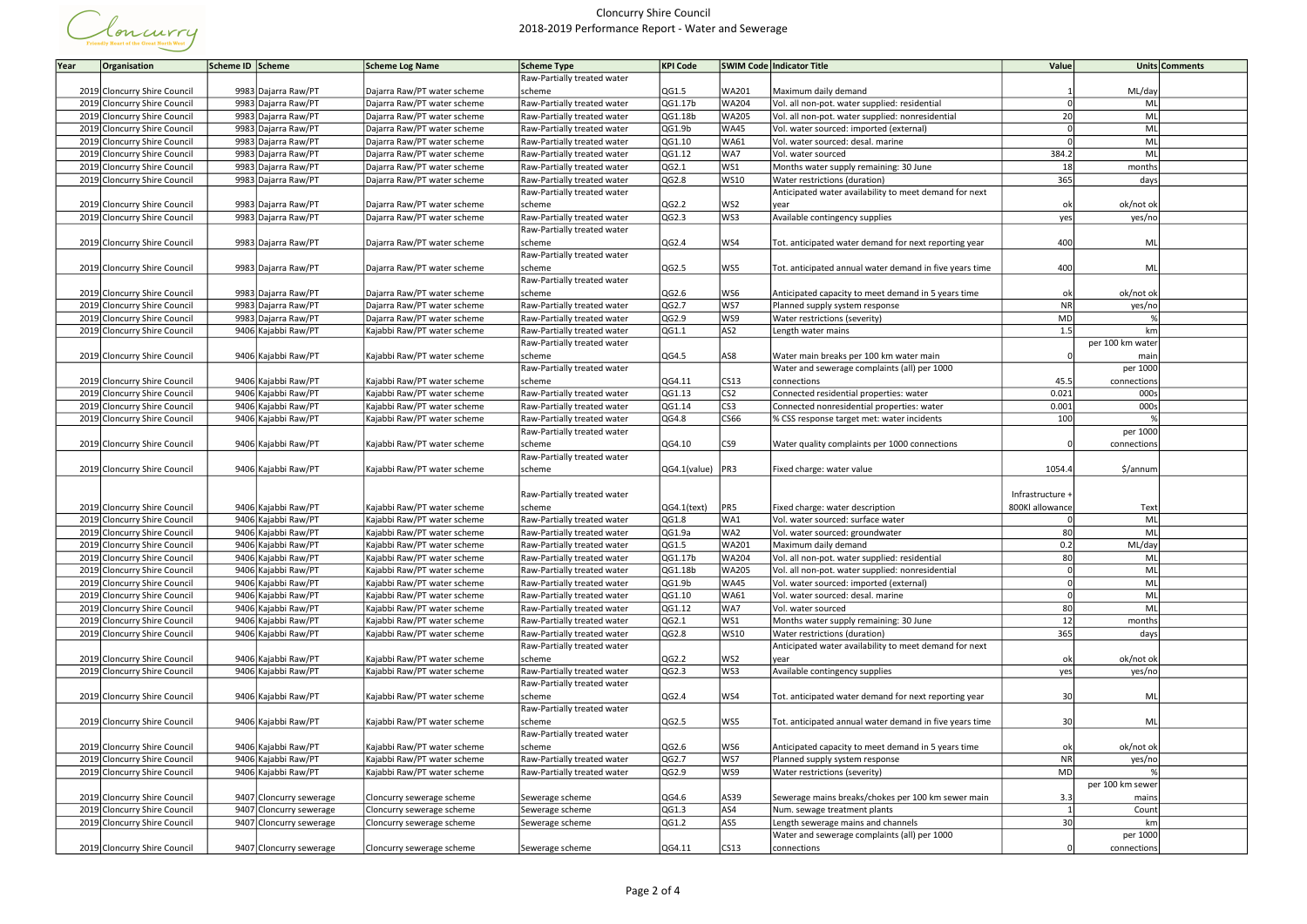

| Year | Organisation                 | Scheme ID Scheme           | <b>Scheme Log Name</b>           | Scheme Type     | <b>KPI Code</b>            |                         | SWIM Code   Indicator Title                           | Value            |                  | Units Comments |
|------|------------------------------|----------------------------|----------------------------------|-----------------|----------------------------|-------------------------|-------------------------------------------------------|------------------|------------------|----------------|
|      | 2019 Cloncurry Shire Council | 9407 Cloncurry sewerage    | Cloncurry sewerage scheme        | Sewerage scheme | QG4.9                      | CS65                    | % CSS response target met: sewerage incidents         | 100              |                  |                |
|      | 2019 Cloncurry Shire Council | 9407 Cloncurry sewerage    | Cloncurry sewerage scheme        | Sewerage scheme | QG1.16                     | CS7                     | Connected nonresidential properties: sewerage         | 0.019            | 000s             |                |
|      |                              |                            |                                  |                 |                            |                         |                                                       |                  |                  |                |
|      | 2019 Cloncurry Shire Council | 9407 Cloncurry sewerage    | Cloncurry sewerage scheme        | Sewerage scheme | QG4.2(value) PR31          |                         | Fixed charge: sewerage value                          | 509.6            | \$/annum         |                |
|      |                              |                            |                                  |                 |                            |                         |                                                       |                  |                  |                |
|      |                              |                            |                                  |                 |                            |                         |                                                       | Infrastructure + |                  |                |
|      | 2019 Cloncurry Shire Council | 9407 Cloncurry sewerage    | Cloncurry sewerage scheme        | Sewerage scheme | $\overline{QG4.2}$ (text)  | PR40                    | Fixed charge: sewerage description                    | No. of Pedestals | Text             |                |
|      |                              |                            |                                  |                 |                            |                         |                                                       |                  | per 100 km sewer |                |
|      | 2019 Cloncurry Shire Council | 9408 Dajarra sewerage      | Dajarra sewerage scheme          | Sewerage scheme | QG4.6                      | AS39                    | Sewerage mains breaks/chokes per 100 km sewer main    |                  | mains            |                |
|      | 2019 Cloncurry Shire Council | 9408 Dajarra sewerage      | Dajarra sewerage scheme          | Sewerage scheme | QG1.3                      | AS4                     | Num. sewage treatment plants                          |                  | Count            |                |
|      | 2019 Cloncurry Shire Council | 9408 Dajarra sewerage      | Dajarra sewerage scheme          | Sewerage scheme | QG1.2                      | AS5                     | Length sewerage mains and channels                    |                  | km               |                |
|      |                              |                            |                                  |                 |                            |                         | Water and sewerage complaints (all) per 1000          |                  | per 1000         |                |
|      | 2019 Cloncurry Shire Council | 9408 Dajarra sewerage      | Dajarra sewerage scheme          | Sewerage scheme | $\overline{Q}G4.11$        | CS13                    | connections                                           |                  | connections      |                |
|      | 2019 Cloncurry Shire Council | 9408 Dajarra sewerage      | Dajarra sewerage scheme          | Sewerage scheme | QG1.15                     | $\overline{\text{CS6}}$ | Connected residential properties: sewerage            | 0.072            | 000s             |                |
|      | 2019 Cloncurry Shire Council | 9408 Dajarra sewerage      | Dajarra sewerage scheme          | Sewerage scheme | QG4.9                      | CS65                    | % CSS response target met: sewerage incidents         | 100              |                  |                |
|      | 2019 Cloncurry Shire Council | 9408 Dajarra sewerage      | Dajarra sewerage scheme          | Sewerage scheme | QG1.16                     | cs7                     | Connected nonresidential properties: sewerage         | 0.006            | 000s             |                |
|      |                              |                            |                                  |                 |                            |                         |                                                       |                  |                  |                |
|      | 2019 Cloncurry Shire Council | 9408 Dajarra sewerage      | Dajarra sewerage scheme          | Sewerage scheme | QG4.2(value) PR31          |                         | Fixed charge: sewerage value                          | 436              | \$/annum         |                |
|      |                              |                            |                                  |                 |                            |                         |                                                       |                  |                  |                |
|      |                              |                            |                                  |                 |                            |                         |                                                       | Infrastructure + |                  |                |
|      | 2019 Cloncurry Shire Council | 9408 Dajarra sewerage      | Dajarra sewerage scheme          | Sewerage scheme | $QG4.2$ (text)             | PR40                    | Fixed charge: sewerage description                    | No. of Pedestals | Text             |                |
|      |                              |                            |                                  |                 |                            |                         |                                                       |                  |                  |                |
|      | 2019 Cloncurry Shire Council | 1332 Cloncurry SC WSP-wide | Cloncurry Shire Council WSP-wide | <b>WSP</b>      | QG1.4a                     | AS1                     | Num. water treatment plants: providing full treatment |                  | Count            |                |
|      | 2019 Cloncurry Shire Council | 1332 Cloncurry SC WSP-wide | Cloncurry Shire Council WSP-wide | <b>WSP</b>      | QG1.1                      | AS2                     | Length water mains                                    | 56.4             | km               |                |
|      |                              |                            |                                  |                 |                            |                         |                                                       |                  | per 100 km sewer |                |
|      | 2019 Cloncurry Shire Council | 1332 Cloncurry SC WSP-wide | Cloncurry Shire Council WSP-wide | <b>WSP</b>      | QG4.6                      | AS39                    | Sewerage mains breaks/chokes per 100 km sewer main    |                  | mains            |                |
|      | 2019 Cloncurry Shire Council | 1332 Cloncurry SC WSP-wide | Cloncurry Shire Council WSP-wide | <b>WSP</b>      | QG1.3                      | AS4                     | Num. sewage treatment plants                          |                  | Count            |                |
|      | 2019 Cloncurry Shire Council | 1332 Cloncurry SC WSP-wide | Cloncurry Shire Council WSP-wide | <b>WSP</b>      | QG1.4b                     | AS47                    | Capacity of water treatment plants                    |                  | ML/day           |                |
|      | 2019 Cloncurry Shire Council | 1332 Cloncurry SC WSP-wide | Cloncurry Shire Council WSP-wide | <b>WSP</b>      | QG1.7                      | AS48                    | Tot. drinking water storage Vol.                      | 6.3              | ML               |                |
|      | 2019 Cloncurry Shire Council | 1332 Cloncurry SC WSP-wide | Cloncurry Shire Council WSP-wide | <b>WSP</b>      | QG1.2                      | AS5                     | Length sewerage mains and channels                    | 33               | km               |                |
|      |                              |                            |                                  |                 |                            |                         |                                                       |                  | per 100 km water |                |
|      | 2019 Cloncurry Shire Council | 1332 Cloncurry SC WSP-wide | Cloncurry Shire Council WSP-wide | <b>WSP</b>      | QG4.5                      | AS8                     | Water main breaks per 100 km water main               | 3.5              | mair             |                |
|      |                              |                            |                                  |                 |                            |                         | Water and sewerage complaints (all) per 1000          |                  | per 1000         |                |
|      | 2019 Cloncurry Shire Council | 1332 Cloncurry SC WSP-wide | Cloncurry Shire Council WSP-wide | <b>WSP</b>      | QG4.11                     | CS13                    | connections                                           | 1.2              | connections      |                |
|      | 2019 Cloncurry Shire Council | 1332 Cloncurry SC WSP-wide | Cloncurry Shire Council WSP-wide | <b>WSP</b>      |                            | CS17                    | Average frequency unplanned interruptions: water      | 17.3             | per 1000         |                |
|      | 2019 Cloncurry Shire Council | 1332 Cloncurry SC WSP-wide | Cloncurry Shire Council WSP-wide | <b>WSP</b>      | QG4.7<br>QG1.13            | CS <sub>2</sub>         | Connected residential properties: water               | 1.493            | connections      |                |
|      | 2019 Cloncurry Shire Council | 1332 Cloncurry SC WSP-wide | Cloncurry Shire Council WSP-wide | <b>WSP</b>      | QG1.14                     | CS3                     | Connected nonresidential properties: water            | 0.11             | 000s<br>000s     |                |
|      | 2019 Cloncurry Shire Council | 1332 Cloncurry SC WSP-wide | Cloncurry Shire Council WSP-wide | <b>WSP</b>      | QG1.15                     | CS6                     | Connected residential properties: sewerage            | 1.472            | 000s             |                |
|      | 2019 Cloncurry Shire Council | 1332 Cloncurry SC WSP-wide | Cloncurry Shire Council WSP-wide | <b>WSP</b>      | QG4.9                      | CS65                    | % CSS response target met: sewerage incidents         | 100              |                  |                |
|      | 2019 Cloncurry Shire Council | 1332 Cloncurry SC WSP-wide | Cloncurry Shire Council WSP-wide | <b>WSP</b>      | QG4.8                      | CS66                    | % CSS response target met: water incidents            | 100              |                  |                |
|      | 2019 Cloncurry Shire Council | 1332 Cloncurry SC WSP-wide | Cloncurry Shire Council WSP-wide | <b>WSP</b>      | QG1.16                     | cs7                     | Connected nonresidential properties: sewerage         | 0.025            | 000s             |                |
|      |                              |                            |                                  |                 |                            |                         |                                                       |                  | per 1000         |                |
|      | 2019 Cloncurry Shire Council | 1332 Cloncurry SC WSP-wide | Cloncurry Shire Council WSP-wide | <b>WSP</b>      | QG4.10                     | CS9                     | Water quality complaints per 1000 connections         | 0.6              | connections      |                |
|      | 2019 Cloncurry Shire Council | 1332 Cloncurry SC WSP-wide | Cloncurry Shire Council WSP-wide | <b>WSP</b>      | QG3.9                      | FN1                     | Revenue: all (NPR) water                              | 2500             | \$,000           |                |
|      |                              |                            |                                  |                 |                            |                         | Nominal written down replacement cost: fixed sewerage |                  |                  |                |
|      | 2019 Cloncurry Shire Council | 1332 Cloncurry SC WSP-wide | Cloncurry Shire Council WSP-wide | <b>WSP</b>      | QG3.6                      | <b>FN10</b>             | assets                                                | 11418.096        | \$,000           |                |
|      | 2019 Cloncurry Shire Council | 1332 Cloncurry SC WSP-wide | Cloncurry Shire Council WSP-wide | <b>WSP</b>      | QG3.11                     | FN11                    | Costs: operating water per connection                 | 799.64           | \$/connection    |                |
|      | 2019 Cloncurry Shire Council | 1332 Cloncurry SC WSP-wide | Cloncurry Shire Council WSP-wide | <b>WSP</b>      | QG3.12                     | FN12                    | Costs: operating sewerage per connection              | 298.53           | \$/connection    |                |
|      | 2019 Cloncurry Shire Council | 1332 Cloncurry SC WSP-wide | Cloncurry Shire Council WSP-wide | <b>WSP</b>      | QG3.1                      | FN14                    | CAPEX: water supply                                   | 92.818           | \$,000           |                |
|      | 2019 Cloncurry Shire Council | 1332 Cloncurry SC WSP-wide | Cloncurry Shire Council WSP-wide | <b>WSP</b>      | QG3.2                      | <b>FN15</b>             | CAPEX: sewerage                                       | 1595.138         | \$,000           |                |
|      | 2019 Cloncurry Shire Council | 1332 Cloncurry SC WSP-wide | Cloncurry Shire Council WSP-wide | <b>WSP</b>      | QG3.10                     | FN <sub>2</sub>         | Revenue: all (NPR) sewerage                           | 891              | \$,000           |                |
|      | 2019 Cloncurry Shire Council | 1332 Cloncurry SC WSP-wide | Cloncurry Shire Council WSP-wide | WSP             | QG3.3                      | FN <sub>26</sub>        | Capital works grants: water                           |                  | \$,000           |                |
|      | 2019 Cloncurry Shire Council | 1332 Cloncurry SC WSP-wide | Cloncurry Shire Council WSP-wide | <b>WSP</b>      | QG3.4                      | FN <sub>27</sub>        | Capital works grants: sewerage                        |                  | \$,000           |                |
|      | 2019 Cloncurry Shire Council | 1332 Cloncurry SC WSP-wide | Cloncurry Shire Council WSP-wide | <b>WSP</b>      | QG3.7                      | FN74                    | Current replacement costs: fixed water assets         | 608.38           | \$,000           |                |
|      | 2019 Cloncurry Shire Council | 1332 Cloncurry SC WSP-wide | Cloncurry Shire Council WSP-wide | WSP             | QG3.8                      | FN75                    | Current replacement costs: fixed sewerage assets      | 190.72           | \$,000           |                |
|      | 2019 Cloncurry Shire Council | 1332 Cloncurry SC WSP-wide | Cloncurry Shire Council WSP-wide | <b>WSP</b>      | QG3.13                     | <b>FN76</b>             | Costs: maintenance water                              | 1046.779         | \$,000           |                |
|      | 2019 Cloncurry Shire Council | 1332 Cloncurry SC WSP-wide | Cloncurry Shire Council WSP-wide | <b>WSP</b>      | $\overline{\text{QG3}.14}$ | FN77                    | Costs: maintenance sewerage                           | 100.202          | \$,000           |                |
|      | 2019 Cloncurry Shire Council | 1332 Cloncurry SC WSP-wide | Cloncurry Shire Council WSP-wide | WSP             | QG3.15                     | FN78                    | Current cost depreciation: water                      | 1065.732         | \$,000           |                |
|      | 2019 Cloncurry Shire Council | 1332 Cloncurry SC WSP-wide | Cloncurry Shire Council WSP-wide | <b>WSP</b>      | QG3.16                     | FN79                    | Current cost depreciation: sewerage                   | 279.215          | \$,000           |                |
|      |                              |                            |                                  |                 |                            |                         | Previous 5 year average annual renewals expenditure:  |                  |                  |                |
|      | 2019 Cloncurry Shire Council | 1332 Cloncurry SC WSP-wide | Cloncurry Shire Council WSP-wide | <b>WSP</b>      | QG3.17                     | FN80                    | water                                                 | 300              | \$,000           |                |
|      |                              |                            |                                  |                 |                            |                         |                                                       |                  |                  |                |